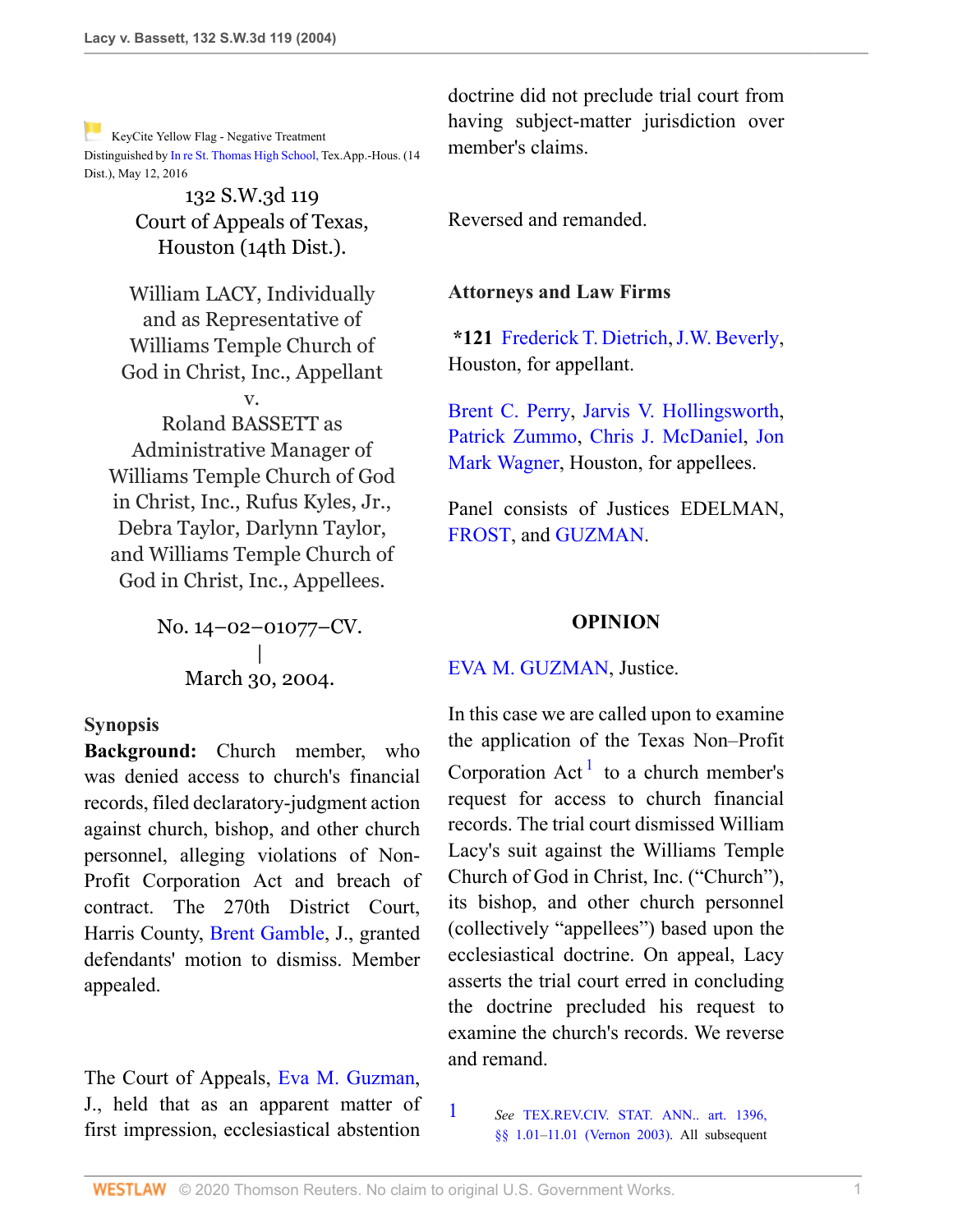references to the "Act" or "statute" are to the Texas Non–Profit Corporation Act.

# **I. FACTS AND PROCEDURAL BACKGROUND**

Lacy, a member of the Church, made a written request through his attorney to examine and copy some of the Church's financial records. Lacy made the request pursuant to the Act. Initially, the Church agreed Lacy could examine and copy the requested records; however, prior to the date Lacy was to inspect the records, Rufus Kyles, the Church's bishop, sent Lacy a letter advising him that the Church could not comply with his request. Bishop Kyles's letter stated further, "Your requests to *review* and/or *copy* the '**Documents**' is [sic] *denied.*"

Lacy filed a declaratory judgment action against appellees, alleging violations of the Act, breach of fiduciary duties, and breach of the parties' agreement regarding review of the records. Appellees filed a joint motion to dismiss on the basis that the court was without subject matter jurisdiction because the court would be required to "involve itself in matters of ecclesiastical governance." The trial court granted the **\*122** motion and signed an order dismissing Lacy's claims. This appeal ensued.

jurisdiction. *[Anderson v. City of San](http://www.westlaw.com/Link/Document/FullText?findType=Y&serNum=2003452363&pubNum=0004644&originatingDoc=Ia9eb3717e7e211d99439b076ef9ec4de&refType=RP&fi=co_pp_sp_4644_7&originationContext=document&vr=3.0&rs=cblt1.0&transitionType=DocumentItem&contextData=(sc.UserEnteredCitation)#co_pp_sp_4644_7) Antonio,* [120 S.W.3d 5, 7 \(Tex.App.-](http://www.westlaw.com/Link/Document/FullText?findType=Y&serNum=2003452363&pubNum=0004644&originatingDoc=Ia9eb3717e7e211d99439b076ef9ec4de&refType=RP&fi=co_pp_sp_4644_7&originationContext=document&vr=3.0&rs=cblt1.0&transitionType=DocumentItem&contextData=(sc.UserEnteredCitation)#co_pp_sp_4644_7) [San Antonio 2003, pet. denied\).](http://www.westlaw.com/Link/Document/FullText?findType=Y&serNum=2003452363&pubNum=0004644&originatingDoc=Ia9eb3717e7e211d99439b076ef9ec4de&refType=RP&fi=co_pp_sp_4644_7&originationContext=document&vr=3.0&rs=cblt1.0&transitionType=DocumentItem&contextData=(sc.UserEnteredCitation)#co_pp_sp_4644_7) A plea to the jurisdiction challenges the trial court's authority to determine the subject matter of a cause of action. *[Bland Indep.](http://www.westlaw.com/Link/Document/FullText?findType=Y&serNum=2000633986&pubNum=0004644&originatingDoc=Ia9eb3717e7e211d99439b076ef9ec4de&refType=RP&fi=co_pp_sp_4644_554&originationContext=document&vr=3.0&rs=cblt1.0&transitionType=DocumentItem&contextData=(sc.UserEnteredCitation)#co_pp_sp_4644_554) Sch. Dist. v. Blue,* [34 S.W.3d 547, 554](http://www.westlaw.com/Link/Document/FullText?findType=Y&serNum=2000633986&pubNum=0004644&originatingDoc=Ia9eb3717e7e211d99439b076ef9ec4de&refType=RP&fi=co_pp_sp_4644_554&originationContext=document&vr=3.0&rs=cblt1.0&transitionType=DocumentItem&contextData=(sc.UserEnteredCitation)#co_pp_sp_4644_554) [\(Tex.2000\)](http://www.westlaw.com/Link/Document/FullText?findType=Y&serNum=2000633986&pubNum=0004644&originatingDoc=Ia9eb3717e7e211d99439b076ef9ec4de&refType=RP&fi=co_pp_sp_4644_554&originationContext=document&vr=3.0&rs=cblt1.0&transitionType=DocumentItem&contextData=(sc.UserEnteredCitation)#co_pp_sp_4644_554). Subject matter jurisdiction raises a question of law, which we review de novo. *See [Mayhew v. Town](http://www.westlaw.com/Link/Document/FullText?findType=Y&serNum=1998069373&pubNum=0000713&originatingDoc=Ia9eb3717e7e211d99439b076ef9ec4de&refType=RP&fi=co_pp_sp_713_928&originationContext=document&vr=3.0&rs=cblt1.0&transitionType=DocumentItem&contextData=(sc.UserEnteredCitation)#co_pp_sp_713_928) of Sunnyvale,* [964 S.W.2d 922, 928](http://www.westlaw.com/Link/Document/FullText?findType=Y&serNum=1998069373&pubNum=0000713&originatingDoc=Ia9eb3717e7e211d99439b076ef9ec4de&refType=RP&fi=co_pp_sp_713_928&originationContext=document&vr=3.0&rs=cblt1.0&transitionType=DocumentItem&contextData=(sc.UserEnteredCitation)#co_pp_sp_713_928) [\(Tex.1998\)](http://www.westlaw.com/Link/Document/FullText?findType=Y&serNum=1998069373&pubNum=0000713&originatingDoc=Ia9eb3717e7e211d99439b076ef9ec4de&refType=RP&fi=co_pp_sp_713_928&originationContext=document&vr=3.0&rs=cblt1.0&transitionType=DocumentItem&contextData=(sc.UserEnteredCitation)#co_pp_sp_713_928). In deciding a plea to the jurisdiction, a court must not weigh the claims' merits and should consider only the plaintiff's pleadings and the evidence pertinent to the jurisdictional inquiry. *[County of Cameron v. Brown,](http://www.westlaw.com/Link/Document/FullText?findType=Y&serNum=2002323472&pubNum=0004644&originatingDoc=Ia9eb3717e7e211d99439b076ef9ec4de&refType=RP&fi=co_pp_sp_4644_555&originationContext=document&vr=3.0&rs=cblt1.0&transitionType=DocumentItem&contextData=(sc.UserEnteredCitation)#co_pp_sp_4644_555)* 80 S.W.3d [549, 555 \(Tex.2002\).](http://www.westlaw.com/Link/Document/FullText?findType=Y&serNum=2002323472&pubNum=0004644&originatingDoc=Ia9eb3717e7e211d99439b076ef9ec4de&refType=RP&fi=co_pp_sp_4644_555&originationContext=document&vr=3.0&rs=cblt1.0&transitionType=DocumentItem&contextData=(sc.UserEnteredCitation)#co_pp_sp_4644_555)

 When considering a trial court's order on a plea to the jurisdiction, we construe the pleadings in the plaintiff's favor and look to the pleader's intent. *Id.* If a plaintiff fails to plead facts establishing jurisdiction, but the petition does not affirmatively negate jurisdiction, the issue is one of pleading sufficiency and the plaintiff should be afforded the opportunity to amend. *[Id.](http://www.westlaw.com/Link/Document/FullText?findType=Y&serNum=2002323472&originatingDoc=Ia9eb3717e7e211d99439b076ef9ec4de&refType=RP&originationContext=document&vr=3.0&rs=cblt1.0&transitionType=DocumentItem&contextData=(sc.UserEnteredCitation))* However, if the pleadings affirmatively demonstrate a lack of jurisdiction, a plea to the jurisdiction may be granted without allowing the plaintiff an opportunity to amend. *[Id.](http://www.westlaw.com/Link/Document/FullText?findType=Y&serNum=2002323472&originatingDoc=Ia9eb3717e7e211d99439b076ef9ec4de&refType=RP&originationContext=document&vr=3.0&rs=cblt1.0&transitionType=DocumentItem&contextData=(sc.UserEnteredCitation))*

## **III. ANALYSIS**

### **II. STANDARD OF REVIEW**

 The Church's motion to dismiss is the functional equivalent of a plea to the

 In two issues, Lacy asserts the trial court erred in dismissing his suit for lack of subject matter jurisdiction based upon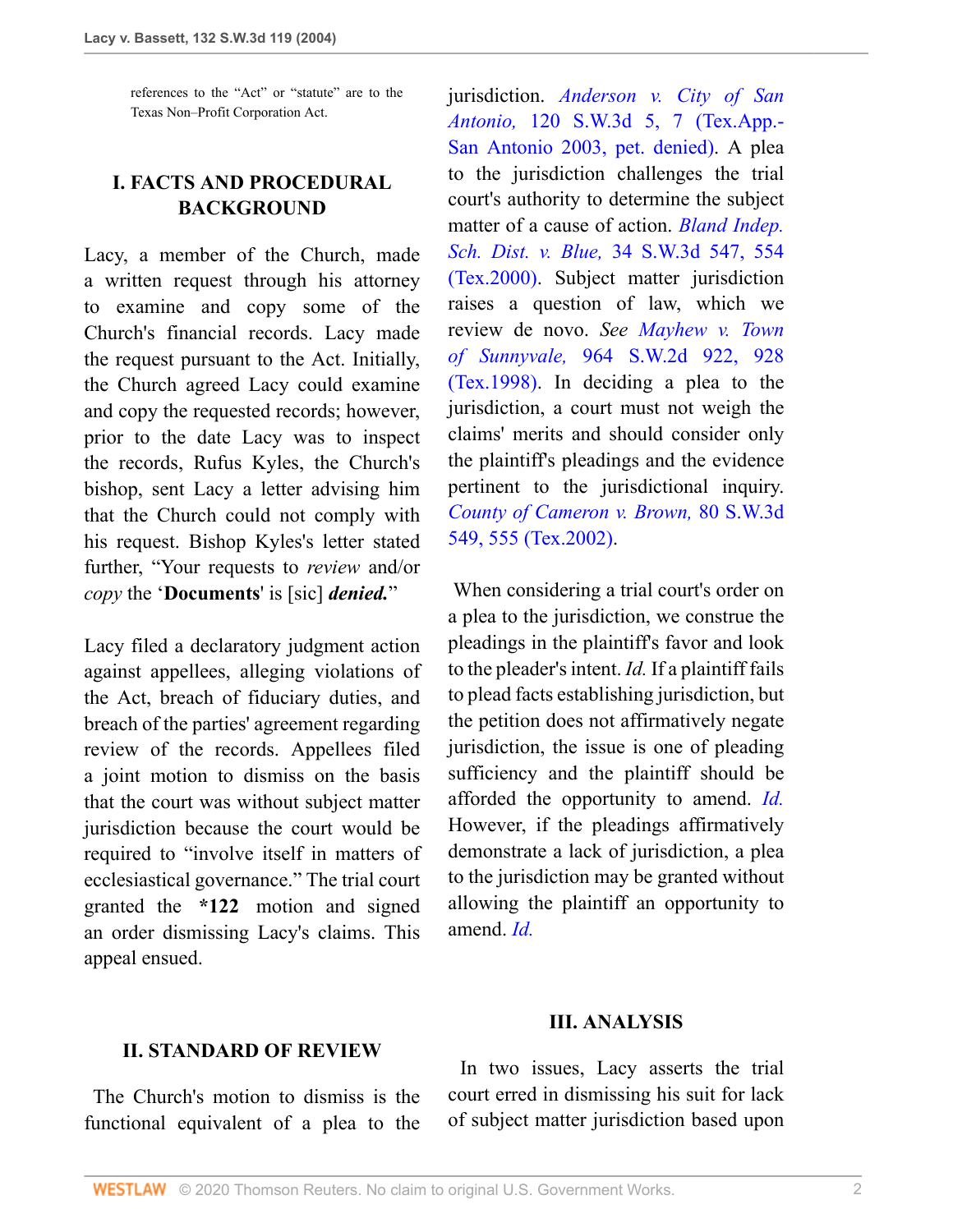the "ecclesiastical doctrine."<sup>[2](#page-2-0)</sup> Under the doctrine, the First Amendment forbids courts from inquiring into religious doctrine, beliefs, or principles to resolve disputes over church property, polity, or administration. *See [Williams v. Gleason,](http://www.westlaw.com/Link/Document/FullText?findType=Y&serNum=2000440585&pubNum=0004644&originatingDoc=Ia9eb3717e7e211d99439b076ef9ec4de&refType=RP&fi=co_pp_sp_4644_58&originationContext=document&vr=3.0&rs=cblt1.0&transitionType=DocumentItem&contextData=(sc.UserEnteredCitation)#co_pp_sp_4644_58)* [26 S.W.3d 54, 58 \(Tex.App.-Houston](http://www.westlaw.com/Link/Document/FullText?findType=Y&serNum=2000440585&pubNum=0004644&originatingDoc=Ia9eb3717e7e211d99439b076ef9ec4de&refType=RP&fi=co_pp_sp_4644_58&originationContext=document&vr=3.0&rs=cblt1.0&transitionType=DocumentItem&contextData=(sc.UserEnteredCitation)#co_pp_sp_4644_58) [\[14th Dist.\] 2000, pet. denied\)](http://www.westlaw.com/Link/Document/FullText?findType=Y&serNum=2000440585&pubNum=0004644&originatingDoc=Ia9eb3717e7e211d99439b076ef9ec4de&refType=RP&fi=co_pp_sp_4644_58&originationContext=document&vr=3.0&rs=cblt1.0&transitionType=DocumentItem&contextData=(sc.UserEnteredCitation)#co_pp_sp_4644_58); *[Dean v.](http://www.westlaw.com/Link/Document/FullText?findType=Y&serNum=1999137616&pubNum=0000713&originatingDoc=Ia9eb3717e7e211d99439b076ef9ec4de&refType=RP&fi=co_pp_sp_713_395&originationContext=document&vr=3.0&rs=cblt1.0&transitionType=DocumentItem&contextData=(sc.UserEnteredCitation)#co_pp_sp_713_395) Alford,* [994 S.W.2d 392, 395 \(Tex.App.-](http://www.westlaw.com/Link/Document/FullText?findType=Y&serNum=1999137616&pubNum=0000713&originatingDoc=Ia9eb3717e7e211d99439b076ef9ec4de&refType=RP&fi=co_pp_sp_713_395&originationContext=document&vr=3.0&rs=cblt1.0&transitionType=DocumentItem&contextData=(sc.UserEnteredCitation)#co_pp_sp_713_395) [Fort Worth 1999, no pet.\).](http://www.westlaw.com/Link/Document/FullText?findType=Y&serNum=1999137616&pubNum=0000713&originatingDoc=Ia9eb3717e7e211d99439b076ef9ec4de&refType=RP&fi=co_pp_sp_713_395&originationContext=document&vr=3.0&rs=cblt1.0&transitionType=DocumentItem&contextData=(sc.UserEnteredCitation)#co_pp_sp_713_395) Lacy argues that neither his request for a declaratory judgment to determine his statutory rights under the Act nor his contract claim require the court to resolve a dispute involving religious doctrine and practice; therefore, his claims do not implicate the ecclesiastical doctrine.<sup>[3](#page-2-1)</sup> He also contends that if a conflict exists between the Act and the First Amendment, it is a constitutional question, not a jurisdictional issue.

- <span id="page-2-0"></span>[2](#page-2-2) The doctrine is also referred to as the ecclesiastical abstention doctrine. *See, e.g., Williams v. Gleason,* [26 S.W.3d 54, 58 \(Tex.App.-](http://www.westlaw.com/Link/Document/FullText?findType=Y&serNum=2000440585&pubNum=0004644&originatingDoc=Ia9eb3717e7e211d99439b076ef9ec4de&refType=RP&fi=co_pp_sp_4644_58&originationContext=document&vr=3.0&rs=cblt1.0&transitionType=DocumentItem&contextData=(sc.UserEnteredCitation)#co_pp_sp_4644_58) [Houston \[14th Dist.\] 2000, pet. denied\);](http://www.westlaw.com/Link/Document/FullText?findType=Y&serNum=2000440585&pubNum=0004644&originatingDoc=Ia9eb3717e7e211d99439b076ef9ec4de&refType=RP&fi=co_pp_sp_4644_58&originationContext=document&vr=3.0&rs=cblt1.0&transitionType=DocumentItem&contextData=(sc.UserEnteredCitation)#co_pp_sp_4644_58) Shea Sisk Wellford, Note, *[Tort Actions Against](http://www.westlaw.com/Link/Document/FullText?findType=Y&serNum=0104911718&pubNum=0105911&originatingDoc=Ia9eb3717e7e211d99439b076ef9ec4de&refType=LR&fi=co_pp_sp_105911_194&originationContext=document&vr=3.0&rs=cblt1.0&transitionType=DocumentItem&contextData=(sc.UserEnteredCitation)#co_pp_sp_105911_194) [Churches—What Protections Does the First](http://www.westlaw.com/Link/Document/FullText?findType=Y&serNum=0104911718&pubNum=0105911&originatingDoc=Ia9eb3717e7e211d99439b076ef9ec4de&refType=LR&fi=co_pp_sp_105911_194&originationContext=document&vr=3.0&rs=cblt1.0&transitionType=DocumentItem&contextData=(sc.UserEnteredCitation)#co_pp_sp_105911_194) Amendment Provide?,* [25 U. MEM. L.REV. 193,](http://www.westlaw.com/Link/Document/FullText?findType=Y&serNum=0104911718&pubNum=0105911&originatingDoc=Ia9eb3717e7e211d99439b076ef9ec4de&refType=LR&fi=co_pp_sp_105911_194&originationContext=document&vr=3.0&rs=cblt1.0&transitionType=DocumentItem&contextData=(sc.UserEnteredCitation)#co_pp_sp_105911_194) [194 \(1994\).](http://www.westlaw.com/Link/Document/FullText?findType=Y&serNum=0104911718&pubNum=0105911&originatingDoc=Ia9eb3717e7e211d99439b076ef9ec4de&refType=LR&fi=co_pp_sp_105911_194&originationContext=document&vr=3.0&rs=cblt1.0&transitionType=DocumentItem&contextData=(sc.UserEnteredCitation)#co_pp_sp_105911_194)
- <span id="page-2-1"></span>[3](#page-2-3) On appeal, Lacy does not assign any error to the trial court's dismissal of his breach of fiduciary duty claim and, presumably, has abandoned that claim. Therefore, we do not address application of the ecclesiastical abstention doctrine to a breach of fiduciary claim; however, we do note that at least one Texas appellate court has found that such a claim necessitates the court's involvement with religious doctrine, requiring application of the ecclesiastical doctrine. *E.g., [Turner v. Church of Jesus Christ of Latter–Day](http://www.westlaw.com/Link/Document/FullText?findType=Y&serNum=2000363266&pubNum=0004644&originatingDoc=Ia9eb3717e7e211d99439b076ef9ec4de&refType=RP&fi=co_pp_sp_4644_897&originationContext=document&vr=3.0&rs=cblt1.0&transitionType=DocumentItem&contextData=(sc.UserEnteredCitation)#co_pp_sp_4644_897) Saints,* [18 S.W.3d 877, 897–98 \(Tex.App.-Dallas](http://www.westlaw.com/Link/Document/FullText?findType=Y&serNum=2000363266&pubNum=0004644&originatingDoc=Ia9eb3717e7e211d99439b076ef9ec4de&refType=RP&fi=co_pp_sp_4644_897&originationContext=document&vr=3.0&rs=cblt1.0&transitionType=DocumentItem&contextData=(sc.UserEnteredCitation)#co_pp_sp_4644_897) [2000, pet. denied\).](http://www.westlaw.com/Link/Document/FullText?findType=Y&serNum=2000363266&pubNum=0004644&originatingDoc=Ia9eb3717e7e211d99439b076ef9ec4de&refType=RP&fi=co_pp_sp_4644_897&originationContext=document&vr=3.0&rs=cblt1.0&transitionType=DocumentItem&contextData=(sc.UserEnteredCitation)#co_pp_sp_4644_897)

<span id="page-2-2"></span>In the trial court, and on appeal, appellees contend that Lacy's claims require the court to involve itself in matters of ecclesiastical governance. Thus, we examine application of the ecclesiastical abstention doctrine to the circumstances of this case.

### **A. Ecclesiastical Abstention Doctrine**

<span id="page-2-3"></span> The First Amendment of the United States Constitution, applied to the **\*123** states through the Fourteenth Amendment, provides: "Congress shall make no law respecting an establishment of Religion, or prohibiting the free exercise thereof." [U.S. CONST. amends.](http://www.westlaw.com/Link/Document/FullText?findType=L&pubNum=1000583&cite=USCOAMENDI&originatingDoc=Ia9eb3717e7e211d99439b076ef9ec4de&refType=LQ&originationContext=document&vr=3.0&rs=cblt1.0&transitionType=DocumentItem&contextData=(sc.UserEnteredCitation)) [I](http://www.westlaw.com/Link/Document/FullText?findType=L&pubNum=1000583&cite=USCOAMENDI&originatingDoc=Ia9eb3717e7e211d99439b076ef9ec4de&refType=LQ&originationContext=document&vr=3.0&rs=cblt1.0&transitionType=DocumentItem&contextData=(sc.UserEnteredCitation)), [XIV.](http://www.westlaw.com/Link/Document/FullText?findType=L&pubNum=1000583&cite=USCOAMENDXIV&originatingDoc=Ia9eb3717e7e211d99439b076ef9ec4de&refType=LQ&originationContext=document&vr=3.0&rs=cblt1.0&transitionType=DocumentItem&contextData=(sc.UserEnteredCitation)) This provision mandates that government and religion remain separate, forbidding the government from interfering with the rights of hierarchical religious bodies to either establish their own internal rules and regulations or create tribunals for adjudicating disputes over religious matters. *[Williams,](http://www.westlaw.com/Link/Document/FullText?findType=Y&serNum=2000440585&pubNum=4644&originatingDoc=Ia9eb3717e7e211d99439b076ef9ec4de&refType=RP&fi=co_pp_sp_4644_58&originationContext=document&vr=3.0&rs=cblt1.0&transitionType=DocumentItem&contextData=(sc.UserEnteredCitation)#co_pp_sp_4644_58)* 26 [S.W.3d at 58;](http://www.westlaw.com/Link/Document/FullText?findType=Y&serNum=2000440585&pubNum=4644&originatingDoc=Ia9eb3717e7e211d99439b076ef9ec4de&refType=RP&fi=co_pp_sp_4644_58&originationContext=document&vr=3.0&rs=cblt1.0&transitionType=DocumentItem&contextData=(sc.UserEnteredCitation)#co_pp_sp_4644_58) *[Tran v. Fiorenza,](http://www.westlaw.com/Link/Document/FullText?findType=Y&serNum=1996195678&pubNum=0000713&originatingDoc=Ia9eb3717e7e211d99439b076ef9ec4de&refType=RP&fi=co_pp_sp_713_743&originationContext=document&vr=3.0&rs=cblt1.0&transitionType=DocumentItem&contextData=(sc.UserEnteredCitation)#co_pp_sp_713_743)* 934 [S.W.2d 740, 743 \(Tex.App.-Houston \[1st](http://www.westlaw.com/Link/Document/FullText?findType=Y&serNum=1996195678&pubNum=0000713&originatingDoc=Ia9eb3717e7e211d99439b076ef9ec4de&refType=RP&fi=co_pp_sp_713_743&originationContext=document&vr=3.0&rs=cblt1.0&transitionType=DocumentItem&contextData=(sc.UserEnteredCitation)#co_pp_sp_713_743) [Dist.\] 1996, no writ\)](http://www.westlaw.com/Link/Document/FullText?findType=Y&serNum=1996195678&pubNum=0000713&originatingDoc=Ia9eb3717e7e211d99439b076ef9ec4de&refType=RP&fi=co_pp_sp_713_743&originationContext=document&vr=3.0&rs=cblt1.0&transitionType=DocumentItem&contextData=(sc.UserEnteredCitation)#co_pp_sp_713_743) (citing *[Serbian E.](http://www.westlaw.com/Link/Document/FullText?findType=Y&serNum=1976142415&pubNum=0000708&originatingDoc=Ia9eb3717e7e211d99439b076ef9ec4de&refType=RP&originationContext=document&vr=3.0&rs=cblt1.0&transitionType=DocumentItem&contextData=(sc.UserEnteredCitation)) [Orthodox Diocese v. Milivojevich,](http://www.westlaw.com/Link/Document/FullText?findType=Y&serNum=1976142415&pubNum=0000708&originatingDoc=Ia9eb3717e7e211d99439b076ef9ec4de&refType=RP&originationContext=document&vr=3.0&rs=cblt1.0&transitionType=DocumentItem&contextData=(sc.UserEnteredCitation))* 426 [U.S. 696, 708–09, 724–25, 96 S.Ct. 2372,](http://www.westlaw.com/Link/Document/FullText?findType=Y&serNum=1976142415&pubNum=0000708&originatingDoc=Ia9eb3717e7e211d99439b076ef9ec4de&refType=RP&originationContext=document&vr=3.0&rs=cblt1.0&transitionType=DocumentItem&contextData=(sc.UserEnteredCitation)) [49 L.Ed.2d 151 \(1976\)\)](http://www.westlaw.com/Link/Document/FullText?findType=Y&serNum=1976142415&pubNum=0000708&originatingDoc=Ia9eb3717e7e211d99439b076ef9ec4de&refType=RP&originationContext=document&vr=3.0&rs=cblt1.0&transitionType=DocumentItem&contextData=(sc.UserEnteredCitation)).

 Following this constitutional mandate, under the ecclesiastical abstention doctrine, civil courts may not intrude into the church's governance of religious or ecclesiastical matters, such as theological controversy, church discipline, ecclesiastical government, or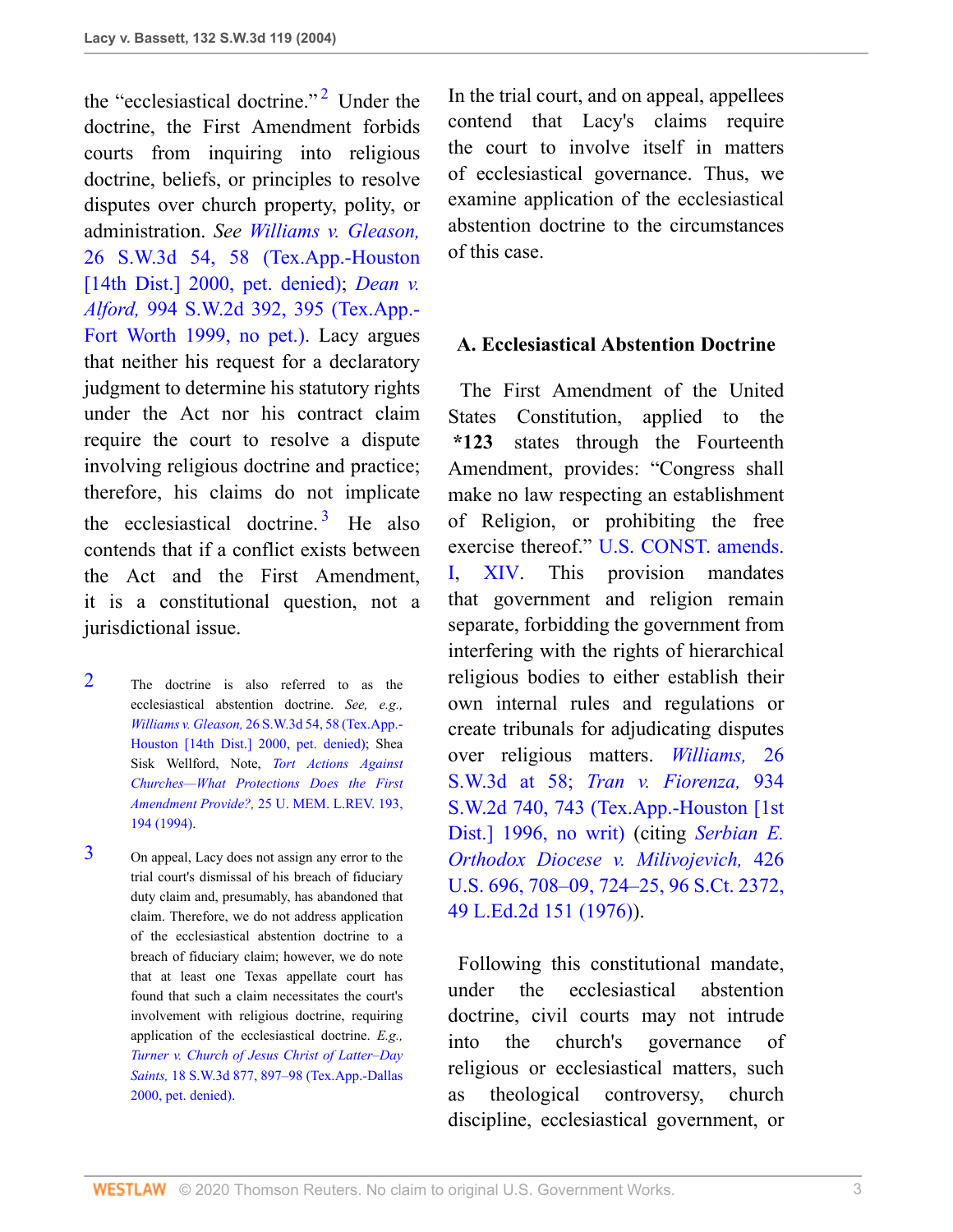the conformity of members to standards of morality. *See Williams,* [26 S.W.3d](http://www.westlaw.com/Link/Document/FullText?findType=Y&serNum=2000440585&pubNum=4644&originatingDoc=Ia9eb3717e7e211d99439b076ef9ec4de&refType=RP&fi=co_pp_sp_4644_58&originationContext=document&vr=3.0&rs=cblt1.0&transitionType=DocumentItem&contextData=(sc.UserEnteredCitation)#co_pp_sp_4644_58) [at 58;](http://www.westlaw.com/Link/Document/FullText?findType=Y&serNum=2000440585&pubNum=4644&originatingDoc=Ia9eb3717e7e211d99439b076ef9ec4de&refType=RP&fi=co_pp_sp_4644_58&originationContext=document&vr=3.0&rs=cblt1.0&transitionType=DocumentItem&contextData=(sc.UserEnteredCitation)#co_pp_sp_4644_58) *Dean,* [994 S.W.2d at 395;](http://www.westlaw.com/Link/Document/FullText?findType=Y&serNum=1999137616&pubNum=713&originatingDoc=Ia9eb3717e7e211d99439b076ef9ec4de&refType=RP&fi=co_pp_sp_713_395&originationContext=document&vr=3.0&rs=cblt1.0&transitionType=DocumentItem&contextData=(sc.UserEnteredCitation)#co_pp_sp_713_395) *[Tran,](http://www.westlaw.com/Link/Document/FullText?findType=Y&serNum=1996195678&pubNum=713&originatingDoc=Ia9eb3717e7e211d99439b076ef9ec4de&refType=RP&fi=co_pp_sp_713_743&originationContext=document&vr=3.0&rs=cblt1.0&transitionType=DocumentItem&contextData=(sc.UserEnteredCitation)#co_pp_sp_713_743)* [934 S.W.2d at 743.](http://www.westlaw.com/Link/Document/FullText?findType=Y&serNum=1996195678&pubNum=713&originatingDoc=Ia9eb3717e7e211d99439b076ef9ec4de&refType=RP&fi=co_pp_sp_713_743&originationContext=document&vr=3.0&rs=cblt1.0&transitionType=DocumentItem&contextData=(sc.UserEnteredCitation)#co_pp_sp_713_743) In addition, courts should not involve themselves in matters relating to the hiring, firing, discipline, or administration of clergy. *[McClure v.](http://www.westlaw.com/Link/Document/FullText?findType=Y&serNum=1972110070&pubNum=0000350&originatingDoc=Ia9eb3717e7e211d99439b076ef9ec4de&refType=RP&fi=co_pp_sp_350_558&originationContext=document&vr=3.0&rs=cblt1.0&transitionType=DocumentItem&contextData=(sc.UserEnteredCitation)#co_pp_sp_350_558) Salvation Army,* [460 F.2d 553, 558 \(5th](http://www.westlaw.com/Link/Document/FullText?findType=Y&serNum=1972110070&pubNum=0000350&originatingDoc=Ia9eb3717e7e211d99439b076ef9ec4de&refType=RP&fi=co_pp_sp_350_558&originationContext=document&vr=3.0&rs=cblt1.0&transitionType=DocumentItem&contextData=(sc.UserEnteredCitation)#co_pp_sp_350_558) [Cir.1972\)](http://www.westlaw.com/Link/Document/FullText?findType=Y&serNum=1972110070&pubNum=0000350&originatingDoc=Ia9eb3717e7e211d99439b076ef9ec4de&refType=RP&fi=co_pp_sp_350_558&originationContext=document&vr=3.0&rs=cblt1.0&transitionType=DocumentItem&contextData=(sc.UserEnteredCitation)#co_pp_sp_350_558); *Dean,* [994 S.W.2d at 395;](http://www.westlaw.com/Link/Document/FullText?findType=Y&serNum=1999137616&pubNum=713&originatingDoc=Ia9eb3717e7e211d99439b076ef9ec4de&refType=RP&fi=co_pp_sp_713_395&originationContext=document&vr=3.0&rs=cblt1.0&transitionType=DocumentItem&contextData=(sc.UserEnteredCitation)#co_pp_sp_713_395) *[Tran,](http://www.westlaw.com/Link/Document/FullText?findType=Y&serNum=1996195678&pubNum=713&originatingDoc=Ia9eb3717e7e211d99439b076ef9ec4de&refType=RP&fi=co_pp_sp_713_743&originationContext=document&vr=3.0&rs=cblt1.0&transitionType=DocumentItem&contextData=(sc.UserEnteredCitation)#co_pp_sp_713_743)* [934 S.W.2d at 743.](http://www.westlaw.com/Link/Document/FullText?findType=Y&serNum=1996195678&pubNum=713&originatingDoc=Ia9eb3717e7e211d99439b076ef9ec4de&refType=RP&fi=co_pp_sp_713_743&originationContext=document&vr=3.0&rs=cblt1.0&transitionType=DocumentItem&contextData=(sc.UserEnteredCitation)#co_pp_sp_713_743) The relationships between an organized church and its ministers are considered a church's "lifeblood" and matters involving those relationships are recognized as "of prime ecclesiastical concern." *[McClure,](http://www.westlaw.com/Link/Document/FullText?findType=Y&serNum=1972110070&pubNum=350&originatingDoc=Ia9eb3717e7e211d99439b076ef9ec4de&refType=RP&fi=co_pp_sp_350_558&originationContext=document&vr=3.0&rs=cblt1.0&transitionType=DocumentItem&contextData=(sc.UserEnteredCitation)#co_pp_sp_350_558)* 460 [F.2d at 558–59;](http://www.westlaw.com/Link/Document/FullText?findType=Y&serNum=1972110070&pubNum=350&originatingDoc=Ia9eb3717e7e211d99439b076ef9ec4de&refType=RP&fi=co_pp_sp_350_558&originationContext=document&vr=3.0&rs=cblt1.0&transitionType=DocumentItem&contextData=(sc.UserEnteredCitation)#co_pp_sp_350_558) *Dean,* [994 S.W.2d at 395.](http://www.westlaw.com/Link/Document/FullText?findType=Y&serNum=1999137616&pubNum=0000713&originatingDoc=Ia9eb3717e7e211d99439b076ef9ec4de&refType=RP&fi=co_pp_sp_713_395&originationContext=document&vr=3.0&rs=cblt1.0&transitionType=DocumentItem&contextData=(sc.UserEnteredCitation)#co_pp_sp_713_395)

 Nevertheless, acknowledging that churches, their congregations, and hierarchy exist and function within the civil community, they can be as amenable to rules governing civil, contract, or property rights as any other societal entity. *Dean,* [994 S.W.2d at 395](http://www.westlaw.com/Link/Document/FullText?findType=Y&serNum=1999137616&pubNum=0000713&originatingDoc=Ia9eb3717e7e211d99439b076ef9ec4de&refType=RP&fi=co_pp_sp_713_395&originationContext=document&vr=3.0&rs=cblt1.0&transitionType=DocumentItem&contextData=(sc.UserEnteredCitation)#co_pp_sp_713_395) ("[C]ourts do have jurisdiction to review matters involving civil, contract, or property rights even though they stem from a church controversy."); *Tran,* [934 S.W.2d](http://www.westlaw.com/Link/Document/FullText?findType=Y&serNum=1996195678&pubNum=0000713&originatingDoc=Ia9eb3717e7e211d99439b076ef9ec4de&refType=RP&fi=co_pp_sp_713_743&originationContext=document&vr=3.0&rs=cblt1.0&transitionType=DocumentItem&contextData=(sc.UserEnteredCitation)#co_pp_sp_713_743) [at 743](http://www.westlaw.com/Link/Document/FullText?findType=Y&serNum=1996195678&pubNum=0000713&originatingDoc=Ia9eb3717e7e211d99439b076ef9ec4de&refType=RP&fi=co_pp_sp_713_743&originationContext=document&vr=3.0&rs=cblt1.0&transitionType=DocumentItem&contextData=(sc.UserEnteredCitation)#co_pp_sp_713_743) (citing to *[Watson v. Jones,](http://www.westlaw.com/Link/Document/FullText?findType=Y&serNum=1871197890&pubNum=780&originatingDoc=Ia9eb3717e7e211d99439b076ef9ec4de&refType=RP&fi=co_pp_sp_780_732&originationContext=document&vr=3.0&rs=cblt1.0&transitionType=DocumentItem&contextData=(sc.UserEnteredCitation)#co_pp_sp_780_732)* 80 [U.S. \(13 Wall.\) 679, 732–33, 20 L.Ed.](http://www.westlaw.com/Link/Document/FullText?findType=Y&serNum=1871197890&pubNum=780&originatingDoc=Ia9eb3717e7e211d99439b076ef9ec4de&refType=RP&fi=co_pp_sp_780_732&originationContext=document&vr=3.0&rs=cblt1.0&transitionType=DocumentItem&contextData=(sc.UserEnteredCitation)#co_pp_sp_780_732) [666 \(1871\)](http://www.westlaw.com/Link/Document/FullText?findType=Y&serNum=1871197890&pubNum=780&originatingDoc=Ia9eb3717e7e211d99439b076ef9ec4de&refType=RP&fi=co_pp_sp_780_732&originationContext=document&vr=3.0&rs=cblt1.0&transitionType=DocumentItem&contextData=(sc.UserEnteredCitation)#co_pp_sp_780_732)). Therefore, a state may adopt an approach, including neutral principles of law, for resolving church disputes that do not involve consideration of doctrinal matters. *[Hawkins v. Friendship](http://www.westlaw.com/Link/Document/FullText?findType=Y&serNum=2002116651&pubNum=0004644&originatingDoc=Ia9eb3717e7e211d99439b076ef9ec4de&refType=RP&fi=co_pp_sp_4644_758&originationContext=document&vr=3.0&rs=cblt1.0&transitionType=DocumentItem&contextData=(sc.UserEnteredCitation)#co_pp_sp_4644_758) [Missionary Baptist Church,](http://www.westlaw.com/Link/Document/FullText?findType=Y&serNum=2002116651&pubNum=0004644&originatingDoc=Ia9eb3717e7e211d99439b076ef9ec4de&refType=RP&fi=co_pp_sp_4644_758&originationContext=document&vr=3.0&rs=cblt1.0&transitionType=DocumentItem&contextData=(sc.UserEnteredCitation)#co_pp_sp_4644_758)* 69 S.W.3d [756, 758–59 \(Tex.App.-Houston \[14th](http://www.westlaw.com/Link/Document/FullText?findType=Y&serNum=2002116651&pubNum=0004644&originatingDoc=Ia9eb3717e7e211d99439b076ef9ec4de&refType=RP&fi=co_pp_sp_4644_758&originationContext=document&vr=3.0&rs=cblt1.0&transitionType=DocumentItem&contextData=(sc.UserEnteredCitation)#co_pp_sp_4644_758) [Dist.\] 2002, no pet.\)](http://www.westlaw.com/Link/Document/FullText?findType=Y&serNum=2002116651&pubNum=0004644&originatingDoc=Ia9eb3717e7e211d99439b076ef9ec4de&refType=RP&fi=co_pp_sp_4644_758&originationContext=document&vr=3.0&rs=cblt1.0&transitionType=DocumentItem&contextData=(sc.UserEnteredCitation)#co_pp_sp_4644_758) (citing *[Jones v.](http://www.westlaw.com/Link/Document/FullText?findType=Y&serNum=1979135177&pubNum=0000708&originatingDoc=Ia9eb3717e7e211d99439b076ef9ec4de&refType=RP&originationContext=document&vr=3.0&rs=cblt1.0&transitionType=DocumentItem&contextData=(sc.UserEnteredCitation)) Wolf,* [443 U.S. 595, 604, 99 S.Ct.](http://www.westlaw.com/Link/Document/FullText?findType=Y&serNum=1979135177&pubNum=0000708&originatingDoc=Ia9eb3717e7e211d99439b076ef9ec4de&refType=RP&originationContext=document&vr=3.0&rs=cblt1.0&transitionType=DocumentItem&contextData=(sc.UserEnteredCitation)) [3020, 61 L.Ed.2d 775 \(1979\)](http://www.westlaw.com/Link/Document/FullText?findType=Y&serNum=1979135177&pubNum=0000708&originatingDoc=Ia9eb3717e7e211d99439b076ef9ec4de&refType=RP&originationContext=document&vr=3.0&rs=cblt1.0&transitionType=DocumentItem&contextData=(sc.UserEnteredCitation))). Under

such an approach, a court may interpret church documents in purely secular terms without relying on religious precepts in resolving the conflict. *Id.* If an issue cannot be determined without resolving a religious controversy, a court must defer to the resolution of the doctrinal issue by the authoritative ecclesiastical body. *[Id.](http://www.westlaw.com/Link/Document/FullText?findType=Y&serNum=2002116651&originatingDoc=Ia9eb3717e7e211d99439b076ef9ec4de&refType=RP&originationContext=document&vr=3.0&rs=cblt1.0&transitionType=DocumentItem&contextData=(sc.UserEnteredCitation))* Often, however, the difficulty arises in determining whether a particular dispute is "ecclesiastical" or simply a civil law controversy in which church officials happen to be involved. *[Tran,](http://www.westlaw.com/Link/Document/FullText?findType=Y&serNum=1996195678&pubNum=713&originatingDoc=Ia9eb3717e7e211d99439b076ef9ec4de&refType=RP&fi=co_pp_sp_713_743&originationContext=document&vr=3.0&rs=cblt1.0&transitionType=DocumentItem&contextData=(sc.UserEnteredCitation)#co_pp_sp_713_743)* 934 [S.W.2d at 743.](http://www.westlaw.com/Link/Document/FullText?findType=Y&serNum=1996195678&pubNum=713&originatingDoc=Ia9eb3717e7e211d99439b076ef9ec4de&refType=RP&fi=co_pp_sp_713_743&originationContext=document&vr=3.0&rs=cblt1.0&transitionType=DocumentItem&contextData=(sc.UserEnteredCitation)#co_pp_sp_713_743) To resolve the question, courts must look to the "substance and effect of a plaintiff's complaint to determine its ecclesiastical implication, not its emblemata." *[Id.;](http://www.westlaw.com/Link/Document/FullText?findType=Y&serNum=1996195678&originatingDoc=Ia9eb3717e7e211d99439b076ef9ec4de&refType=RP&originationContext=document&vr=3.0&rs=cblt1.0&transitionType=DocumentItem&contextData=(sc.UserEnteredCitation)) see also [Williams,](http://www.westlaw.com/Link/Document/FullText?findType=Y&serNum=2000440585&pubNum=0004644&originatingDoc=Ia9eb3717e7e211d99439b076ef9ec4de&refType=RP&fi=co_pp_sp_4644_59&originationContext=document&vr=3.0&rs=cblt1.0&transitionType=DocumentItem&contextData=(sc.UserEnteredCitation)#co_pp_sp_4644_59)* [26 S.W.3d at 59](http://www.westlaw.com/Link/Document/FullText?findType=Y&serNum=2000440585&pubNum=0004644&originatingDoc=Ia9eb3717e7e211d99439b076ef9ec4de&refType=RP&fi=co_pp_sp_4644_59&originationContext=document&vr=3.0&rs=cblt1.0&transitionType=DocumentItem&contextData=(sc.UserEnteredCitation)#co_pp_sp_4644_59) (stating the substance and effect of plaintiff's petition must be examined to determine its "ecclesiastical implication").

<span id="page-3-1"></span><span id="page-3-0"></span>In the trial court, Lacy sought an order declaring and enforcing the parties' agreement and declaring their respective rights under the Act.<sup>[4](#page-4-0)</sup> The Act provides that a **\*124** non-profit corporation must keep "correct and complete books and records of account," and a member of that non-profit corporation has the right "on written demand stating the purpose of the demand ... at any reasonable time, for any proper purpose" to examine and copy those books and records relevant to that purpose, at the member's expense. [TEX.REV.CIV. STAT. ANN.. art. 1396–](http://www.westlaw.com/Link/Document/FullText?findType=L&pubNum=1000188&cite=TXCSART1396-2.23&originatingDoc=Ia9eb3717e7e211d99439b076ef9ec4de&refType=LQ&originationContext=document&vr=3.0&rs=cblt1.0&transitionType=DocumentItem&contextData=(sc.UserEnteredCitation)) [2.23.](http://www.westlaw.com/Link/Document/FullText?findType=L&pubNum=1000188&cite=TXCSART1396-2.23&originatingDoc=Ia9eb3717e7e211d99439b076ef9ec4de&refType=LQ&originationContext=document&vr=3.0&rs=cblt1.0&transitionType=DocumentItem&contextData=(sc.UserEnteredCitation)) Lacy asserts that as a non-profit corporation incorporated under the Act, the Church and the other appellees<sup>[5](#page-4-1)</sup> are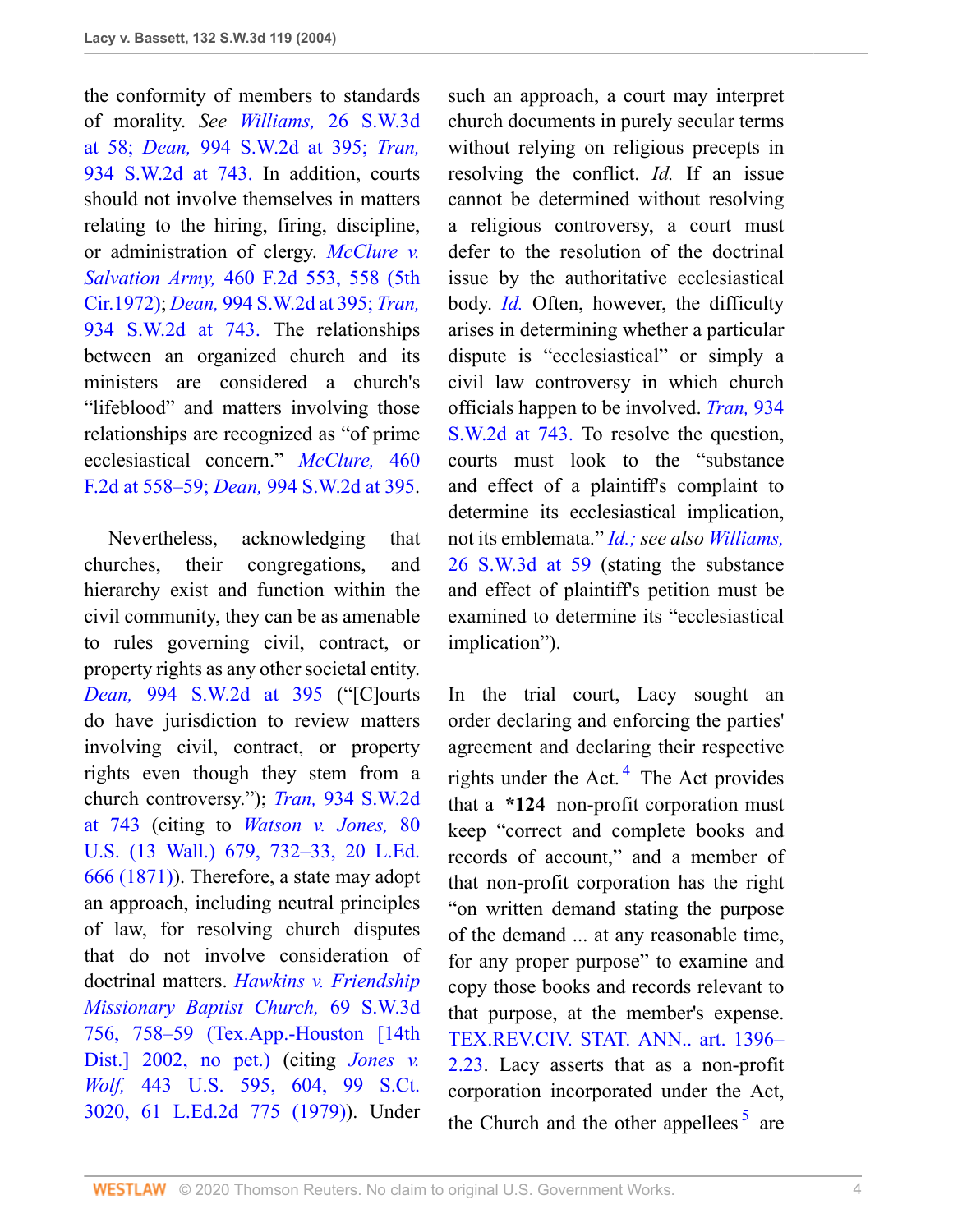required to maintain books and to make them available to its members.

- <span id="page-4-0"></span>[4](#page-3-0) We do not address the *extent* to which documents should be made available to Lacy under the Act or the merits of his claims; we merely determine whether the trial court lacked subject matter jurisdiction due to the ecclesiastical abstention doctrine.
- <span id="page-4-1"></span>[5](#page-3-1) Roland Bassett is the Church's administrative manager, Debra Taylor its accountant, and Darlynn Taylor its treasurer.

 Appellees argue that the Church's maintenance and disclosure of its financial records is a matter of internal ecclesiastical governance, reasoning that because the bishop decides when disclosure is appropriate, it is an ecclesiastical matter. <sup>[6](#page-4-2)</sup> In support of their argument, appellees cite to *Hawkins v. Friendship Missionary Baptist Church.* In *Hawkins,* this Court examined whether the trial court had subject matter jurisdiction over a dispute involving a church; however, we framed the issue as one involving "an ecclesiastical matter relating to the firing of a minister."<sup>[7](#page-4-3)</sup> [69 S.W.3d at 758.](http://www.westlaw.com/Link/Document/FullText?findType=Y&serNum=2002116651&pubNum=4644&originatingDoc=Ia9eb3717e7e211d99439b076ef9ec4de&refType=RP&fi=co_pp_sp_4644_758&originationContext=document&vr=3.0&rs=cblt1.0&transitionType=DocumentItem&contextData=(sc.UserEnteredCitation)#co_pp_sp_4644_758) Further, we described the dispute in that case as a "*power struggle* between the Church, Deacons, and Pastor" which could not be resolved based only on neutral principles of law, but required "delving into religious doctrine or polity." *Id.* (emphasis added). Here, we are not presented with those types of issues. <sup>[8](#page-4-4)</sup> In the case before us, we are not confronted with issues regarding the Church's relationship with its clergy, nor any consequent power struggle. Instead, **\*125** Lacy seeks access to the church's financial records under the

provisions of the Act, a neutral principle of law.

- <span id="page-4-2"></span>[6](#page-4-6) The parties do not dispute that the Church is a non-profit corporation, incorporated under Texas law, nor that Lacy is a member of the Church. Also, appellees do not contend that Lacy's request failed to satisfy the constrictions of the Act.
- <span id="page-4-3"></span>[7](#page-4-7) In *Hawkins,* the appellees—the church and the chairman of its governing body—sought injunctive relief in the trial court to "prohibit the Deacons ... from refusing ... access to Church property and records." [69 S.W.3d at 757.](http://www.westlaw.com/Link/Document/FullText?findType=Y&serNum=2002116651&pubNum=4644&originatingDoc=Ia9eb3717e7e211d99439b076ef9ec4de&refType=RP&fi=co_pp_sp_4644_757&originationContext=document&vr=3.0&rs=cblt1.0&transitionType=DocumentItem&contextData=(sc.UserEnteredCitation)#co_pp_sp_4644_757) They also argued that a determination of which group had authority to make decisions within the church was a non-ecclesiastical matter. *Id.* However, on appeal there was no issue concerning the statutory right to examine records, but only whether decision-making authority in the church, as between the parties, could be decided under neutral principles of law.
- <span id="page-4-7"></span><span id="page-4-6"></span><span id="page-4-4"></span>[8](#page-4-8) The appellees cite to several other cases which they contend support their claim that Lacy's request to examine the Church's records is solely an ecclesiastical matter. *See, e.g., [Milivojevich,](http://www.westlaw.com/Link/Document/FullText?findType=Y&serNum=1976142415&pubNum=0000708&originatingDoc=Ia9eb3717e7e211d99439b076ef9ec4de&refType=RP&originationContext=document&vr=3.0&rs=cblt1.0&transitionType=DocumentItem&contextData=(sc.UserEnteredCitation))* [426 U.S. 696, 96 S.Ct. 2372, 49 L.Ed.2d 151](http://www.westlaw.com/Link/Document/FullText?findType=Y&serNum=1976142415&pubNum=0000708&originatingDoc=Ia9eb3717e7e211d99439b076ef9ec4de&refType=RP&originationContext=document&vr=3.0&rs=cblt1.0&transitionType=DocumentItem&contextData=(sc.UserEnteredCitation)) (involving the defrocking of a priest); *[McClure,](http://www.westlaw.com/Link/Document/FullText?findType=Y&serNum=1972110070&pubNum=0000350&originatingDoc=Ia9eb3717e7e211d99439b076ef9ec4de&refType=RP&originationContext=document&vr=3.0&rs=cblt1.0&transitionType=DocumentItem&contextData=(sc.UserEnteredCitation))* [460 F.2d 553](http://www.westlaw.com/Link/Document/FullText?findType=Y&serNum=1972110070&pubNum=0000350&originatingDoc=Ia9eb3717e7e211d99439b076ef9ec4de&refType=RP&originationContext=document&vr=3.0&rs=cblt1.0&transitionType=DocumentItem&contextData=(sc.UserEnteredCitation)) (determining Title VII did not apply to the Salvation Army but examining the case within context of church and its relationship to its ministers); *Dean,* [994 S.W.2d](http://www.westlaw.com/Link/Document/FullText?findType=Y&serNum=1999137616&pubNum=0000713&originatingDoc=Ia9eb3717e7e211d99439b076ef9ec4de&refType=RP&originationContext=document&vr=3.0&rs=cblt1.0&transitionType=DocumentItem&contextData=(sc.UserEnteredCitation)) [392](http://www.westlaw.com/Link/Document/FullText?findType=Y&serNum=1999137616&pubNum=0000713&originatingDoc=Ia9eb3717e7e211d99439b076ef9ec4de&refType=RP&originationContext=document&vr=3.0&rs=cblt1.0&transitionType=DocumentItem&contextData=(sc.UserEnteredCitation)) (addressing issues within context of ouster of pastor); *[Mangum v. Swearingen,](http://www.westlaw.com/Link/Document/FullText?findType=Y&serNum=1978112188&pubNum=0000713&originatingDoc=Ia9eb3717e7e211d99439b076ef9ec4de&refType=RP&originationContext=document&vr=3.0&rs=cblt1.0&transitionType=DocumentItem&contextData=(sc.UserEnteredCitation))* 565 S.W.2d [957 \(Tex.Civ.App.-San Antonio 1978, writ ref'd](http://www.westlaw.com/Link/Document/FullText?findType=Y&serNum=1978112188&pubNum=0000713&originatingDoc=Ia9eb3717e7e211d99439b076ef9ec4de&refType=RP&originationContext=document&vr=3.0&rs=cblt1.0&transitionType=DocumentItem&contextData=(sc.UserEnteredCitation)) [n.r.e.\)](http://www.westlaw.com/Link/Document/FullText?findType=Y&serNum=1978112188&pubNum=0000713&originatingDoc=Ia9eb3717e7e211d99439b076ef9ec4de&refType=RP&originationContext=document&vr=3.0&rs=cblt1.0&transitionType=DocumentItem&contextData=(sc.UserEnteredCitation)) (involving expulsion of deacons and the church's ability to determine its membership). However, in these cases the ouster of deacons or priests was involved, an issue recognized as a purely ecclesiastical matter. The facts of this case do not require us to examine the church's relationship with, or ability to govern, its clergy.
- <span id="page-4-9"></span><span id="page-4-8"></span><span id="page-4-5"></span>[9](#page-4-9) Appellees also rely on *[Green v. Westgate](http://www.westlaw.com/Link/Document/FullText?findType=Y&serNum=1991072064&pubNum=0000713&originatingDoc=Ia9eb3717e7e211d99439b076ef9ec4de&refType=RP&originationContext=document&vr=3.0&rs=cblt1.0&transitionType=DocumentItem&contextData=(sc.UserEnteredCitation)) Apostolic Church,* [808 S.W.2d 547 \(Tex.App.-](http://www.westlaw.com/Link/Document/FullText?findType=Y&serNum=1991072064&pubNum=0000713&originatingDoc=Ia9eb3717e7e211d99439b076ef9ec4de&refType=RP&originationContext=document&vr=3.0&rs=cblt1.0&transitionType=DocumentItem&contextData=(sc.UserEnteredCitation)) [Austin 1991, writ denied\)](http://www.westlaw.com/Link/Document/FullText?findType=Y&serNum=1991072064&pubNum=0000713&originatingDoc=Ia9eb3717e7e211d99439b076ef9ec4de&refType=RP&originationContext=document&vr=3.0&rs=cblt1.0&transitionType=DocumentItem&contextData=(sc.UserEnteredCitation)), for the proposition that only a real property dispute conveys jurisdiction on a court to hear a matter involving a church. However, as previously noted, courts have jurisdiction to review matters involving civil, contract, or property rights even though they may stem from a church controversy. *[Dean,](http://www.westlaw.com/Link/Document/FullText?findType=Y&serNum=1999137616&pubNum=713&originatingDoc=Ia9eb3717e7e211d99439b076ef9ec4de&refType=RP&fi=co_pp_sp_713_395&originationContext=document&vr=3.0&rs=cblt1.0&transitionType=DocumentItem&contextData=(sc.UserEnteredCitation)#co_pp_sp_713_395)* 994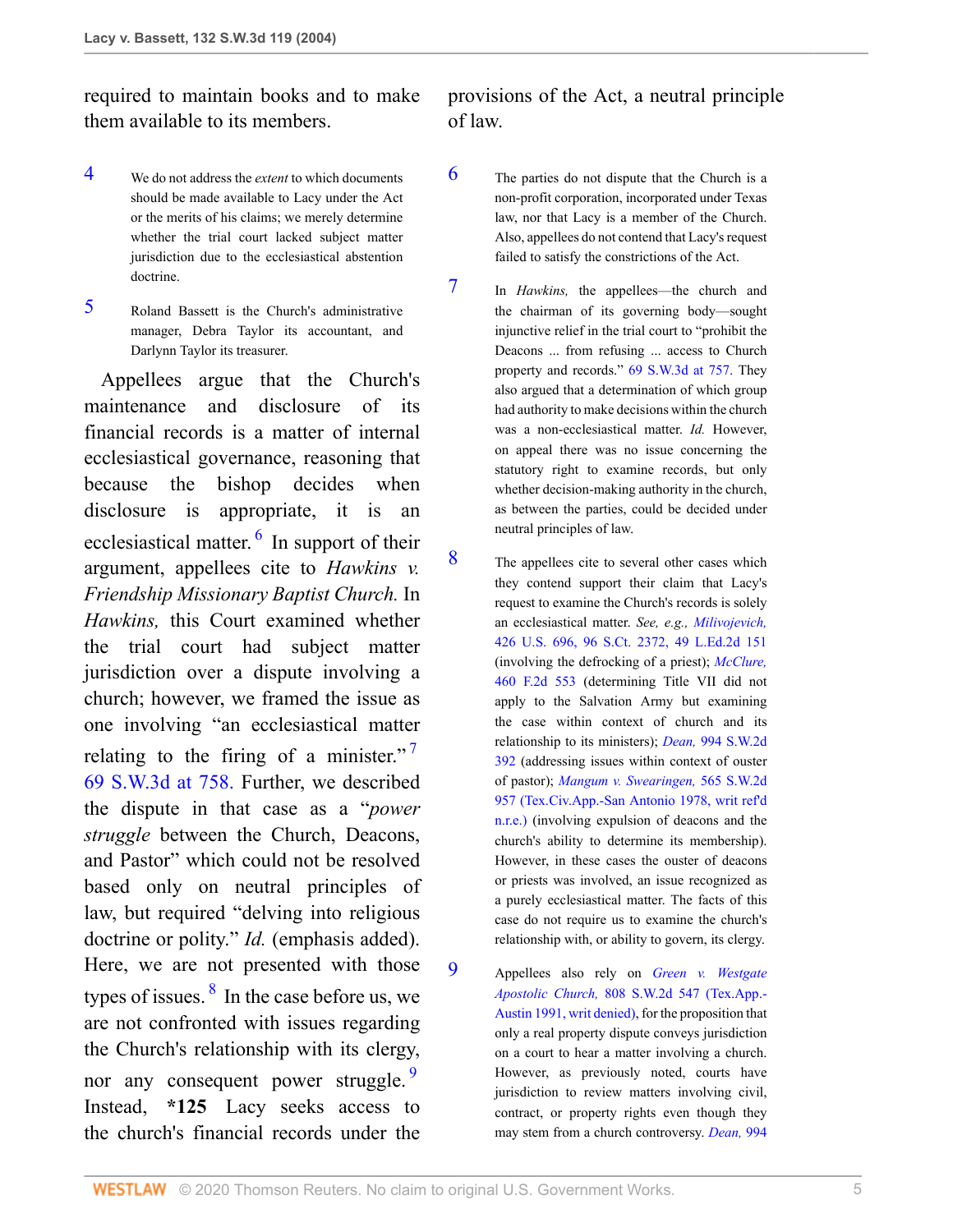[S.W.2d at 395.](http://www.westlaw.com/Link/Document/FullText?findType=Y&serNum=1999137616&pubNum=713&originatingDoc=Ia9eb3717e7e211d99439b076ef9ec4de&refType=RP&fi=co_pp_sp_713_395&originationContext=document&vr=3.0&rs=cblt1.0&transitionType=DocumentItem&contextData=(sc.UserEnteredCitation)#co_pp_sp_713_395) Moreover, in *Green,* the appellate court acknowledged that the Act did impart rights on the members, but the Act could not override the more specific hierarchical structure of the church. *See [id.](http://www.westlaw.com/Link/Document/FullText?findType=Y&serNum=1991072064&originatingDoc=Ia9eb3717e7e211d99439b076ef9ec4de&refType=RP&originationContext=document&vr=3.0&rs=cblt1.0&transitionType=DocumentItem&contextData=(sc.UserEnteredCitation))* Here, there is no evidence in the record that the requirements of the Act conflict with any provisions of the church's bylaws.

Appellees urge us to find that Lacy's request to review the books in accordance with the Act involves religious or ecclesiastical matters. We do not interpret Lacy's request as involving any religious doctrine or precept. Resolution of the dispute does not require that we intervene in the hiring, firing, discipline, or administration of the Church's clergy, nor that we address the conformity of members to the Church's standards of morality, or any other matters traditionally held to involve religious doctrine. Further, we are not being called upon to interpret any Church constitution, by-laws, or other governing documents. In fact, there are no documents in the record indicating how or by whom the Church is governed. Moreover, we are not asked to decide matters relating to the hierarchical or congregational nature of the Church.

<span id="page-5-2"></span><span id="page-5-0"></span>Lacy does not cite nor has our research revealed any Texas case squarely addressing the issue before us. Courts in other jurisdictions however have addressed similar disputes and those decisions are instructive here. In *Bourgeois v. Landrum,* [10](#page-6-0) the Louisiana Supreme Court specifically examined "whether the First Amendment protects a church organized under a state's non-profit corporation law from the enforcement in civil court of a ... member's statutory right to examine the

<span id="page-5-1"></span>records of the corporation."  $\frac{11}{1}$  $\frac{11}{1}$  $\frac{11}{1}$  [396 So.2d](http://www.westlaw.com/Link/Document/FullText?findType=Y&serNum=1981117709&pubNum=0000735&originatingDoc=Ia9eb3717e7e211d99439b076ef9ec4de&refType=RP&fi=co_pp_sp_735_1276&originationContext=document&vr=3.0&rs=cblt1.0&transitionType=DocumentItem&contextData=(sc.UserEnteredCitation)#co_pp_sp_735_1276) [1275, 1276 \(La.1981\)](http://www.westlaw.com/Link/Document/FullText?findType=Y&serNum=1981117709&pubNum=0000735&originatingDoc=Ia9eb3717e7e211d99439b076ef9ec4de&refType=RP&fi=co_pp_sp_735_1276&originationContext=document&vr=3.0&rs=cblt1.0&transitionType=DocumentItem&contextData=(sc.UserEnteredCitation)#co_pp_sp_735_1276). There, the trial court had ruled it lacked jurisdiction to hear the matter and the appellate court affirmed, holding that "since the matter at issue is not a dispute over property rights but possible dissension regarding church management, courts lack jurisdiction to intervene." *Id.* The Louisiana Supreme Court reversed, however, noting that "regardless of whether the ... case may be classified as a property dispute, the underlying First Amendment principles, which protect against entanglement of civil courts in questions of religious doctrine, polity [,] or practice, are not offended by the judicial enforcement of a statute requiring a church, as a non-profit corporation, to keep at its registered office, corporate records for examination by its voting members." *Id.* [at 1277.](http://www.westlaw.com/Link/Document/FullText?findType=Y&serNum=1981117709&originatingDoc=Ia9eb3717e7e211d99439b076ef9ec4de&refType=RP&originationContext=document&vr=3.0&rs=cblt1.0&transitionType=DocumentItem&contextData=(sc.UserEnteredCitation)) Likewise, in *Watson v. Christie,* a New York appellate court affirmed the trial court's decision allowing a church member to inspect the church's financial records pursuant to that state's Not–for–Profit Corporation Law. [288](http://www.westlaw.com/Link/Document/FullText?findType=Y&serNum=2001936991&pubNum=0000602&originatingDoc=Ia9eb3717e7e211d99439b076ef9ec4de&refType=RP&fi=co_pp_sp_602_406&originationContext=document&vr=3.0&rs=cblt1.0&transitionType=DocumentItem&contextData=(sc.UserEnteredCitation)#co_pp_sp_602_406) [A.D.2d 29, 732 N.Y.S.2d 405, 406](http://www.westlaw.com/Link/Document/FullText?findType=Y&serNum=2001936991&pubNum=0000602&originatingDoc=Ia9eb3717e7e211d99439b076ef9ec4de&refType=RP&fi=co_pp_sp_602_406&originationContext=document&vr=3.0&rs=cblt1.0&transitionType=DocumentItem&contextData=(sc.UserEnteredCitation)#co_pp_sp_602_406) [\(2001\);](http://www.westlaw.com/Link/Document/FullText?findType=Y&serNum=2001936991&pubNum=0000602&originatingDoc=Ia9eb3717e7e211d99439b076ef9ec4de&refType=RP&fi=co_pp_sp_602_406&originationContext=document&vr=3.0&rs=cblt1.0&transitionType=DocumentItem&contextData=(sc.UserEnteredCitation)#co_pp_sp_602_406) *see* **\*126** [N.Y. NOT–FOR–](http://www.westlaw.com/Link/Document/FullText?findType=L&pubNum=1000112&cite=NYNPS621&originatingDoc=Ia9eb3717e7e211d99439b076ef9ec4de&refType=LQ&originationContext=document&vr=3.0&rs=cblt1.0&transitionType=DocumentItem&contextData=(sc.UserEnteredCitation)) [PROFIT CORPORATION LAWWW §](http://www.westlaw.com/Link/Document/FullText?findType=L&pubNum=1000112&cite=NYNPS621&originatingDoc=Ia9eb3717e7e211d99439b076ef9ec4de&refType=LQ&originationContext=document&vr=3.0&rs=cblt1.0&transitionType=DocumentItem&contextData=(sc.UserEnteredCitation)) [621 \(McKinney 1997\).](http://www.westlaw.com/Link/Document/FullText?findType=L&pubNum=1000112&cite=NYNPS621&originatingDoc=Ia9eb3717e7e211d99439b076ef9ec4de&refType=LQ&originationContext=document&vr=3.0&rs=cblt1.0&transitionType=DocumentItem&contextData=(sc.UserEnteredCitation))<sup>[12](#page-6-2)</sup> The court concluded that the church's First Amendment rights were not violated by inspection of its records because the questions involved were not concerned with internal ecclesiastical or religious issues, but only secular ones. *[Watson,](http://www.westlaw.com/Link/Document/FullText?findType=Y&serNum=2001936991&pubNum=602&originatingDoc=Ia9eb3717e7e211d99439b076ef9ec4de&refType=RP&fi=co_pp_sp_602_407&originationContext=document&vr=3.0&rs=cblt1.0&transitionType=DocumentItem&contextData=(sc.UserEnteredCitation)#co_pp_sp_602_407)* 732 [N.Y.S.2d at 407.](http://www.westlaw.com/Link/Document/FullText?findType=Y&serNum=2001936991&pubNum=602&originatingDoc=Ia9eb3717e7e211d99439b076ef9ec4de&refType=RP&fi=co_pp_sp_602_407&originationContext=document&vr=3.0&rs=cblt1.0&transitionType=DocumentItem&contextData=(sc.UserEnteredCitation)#co_pp_sp_602_407) We agree.